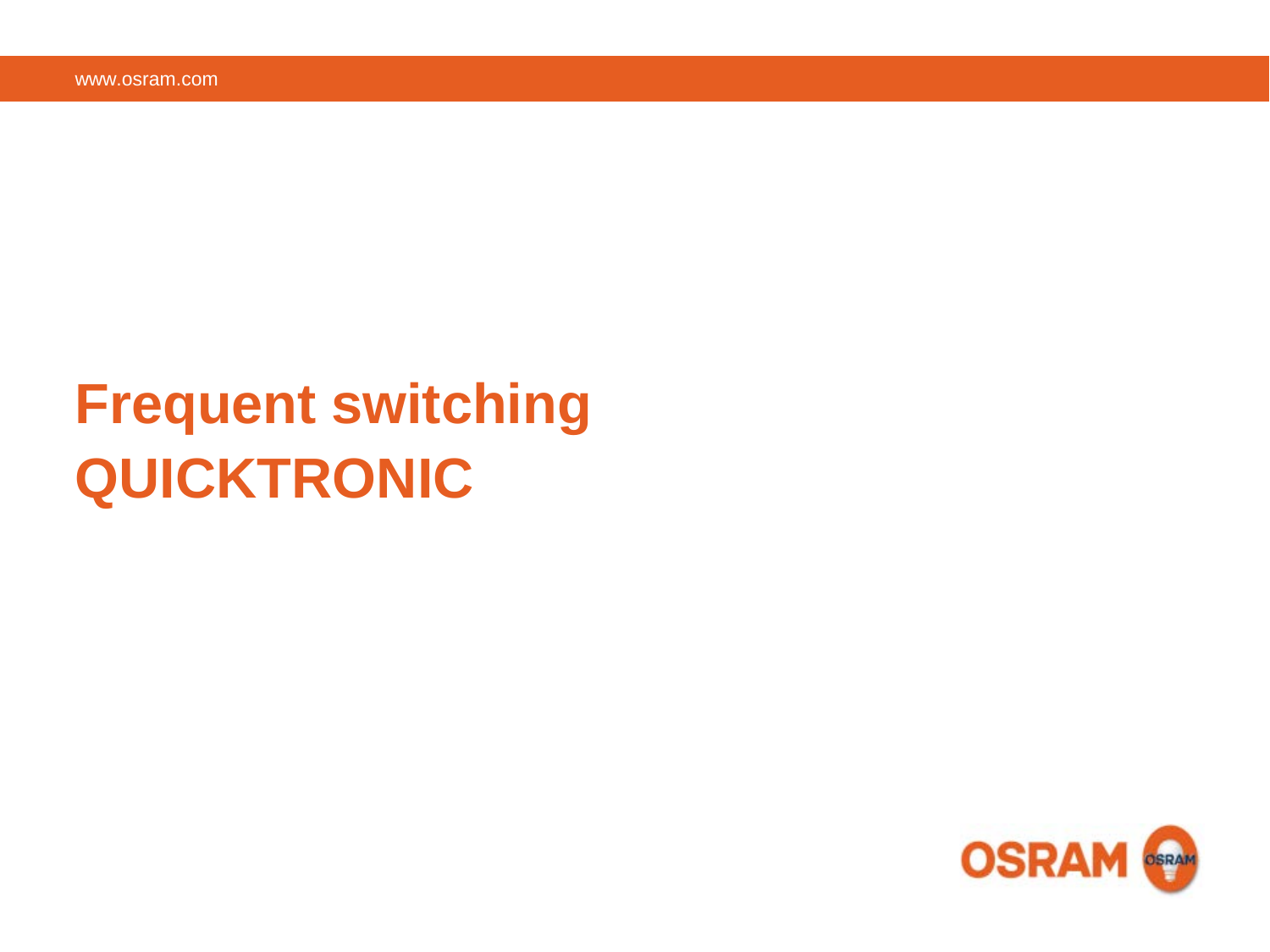## **Frequent switching cycles for FL and CFL yesterday and today**

Historically a minimum of 15 to 20 minutes lamp operation in a switchstart circuit was required in order to avoid reducing lamp life.

Recent measuring results with both linear T5 and T8 and compact fluorescent lamps DULUX® show that with a very good preheat for the cathode an ignition/running time of as little as 1 minute will not cause reduction in lamp life.

Depending on preheat OSRAM QUICKTRONIC® ECG, a high or even a very high number of lamp switching cycles<sup>\*</sup> is possible.

- Over a period of 5 years, OSRAM T8 fluorescent lamps in combination with OSRAM QUICKTROINC® QT-FIT8 can be switched up to 30 times a day.
- If a greater switching cycle is required, up to 60 switching cycles per day over a 5 year period, we recommend OSRAM T5 fluorescent lamp with an OSRAM QUICKTRONIC® T5-ECG.
- For the most frequently switched installations we recommend OSRAM DIM-ECG, with this combination several 100,000 switching cycles are possible when using OSRAM T5 and T8 FL or CFL DULUX® lamps and OSRAM QUICKTRONIC® DIM-ECG package.
- \* A minimum of 1 minute operation time per switching cycle required